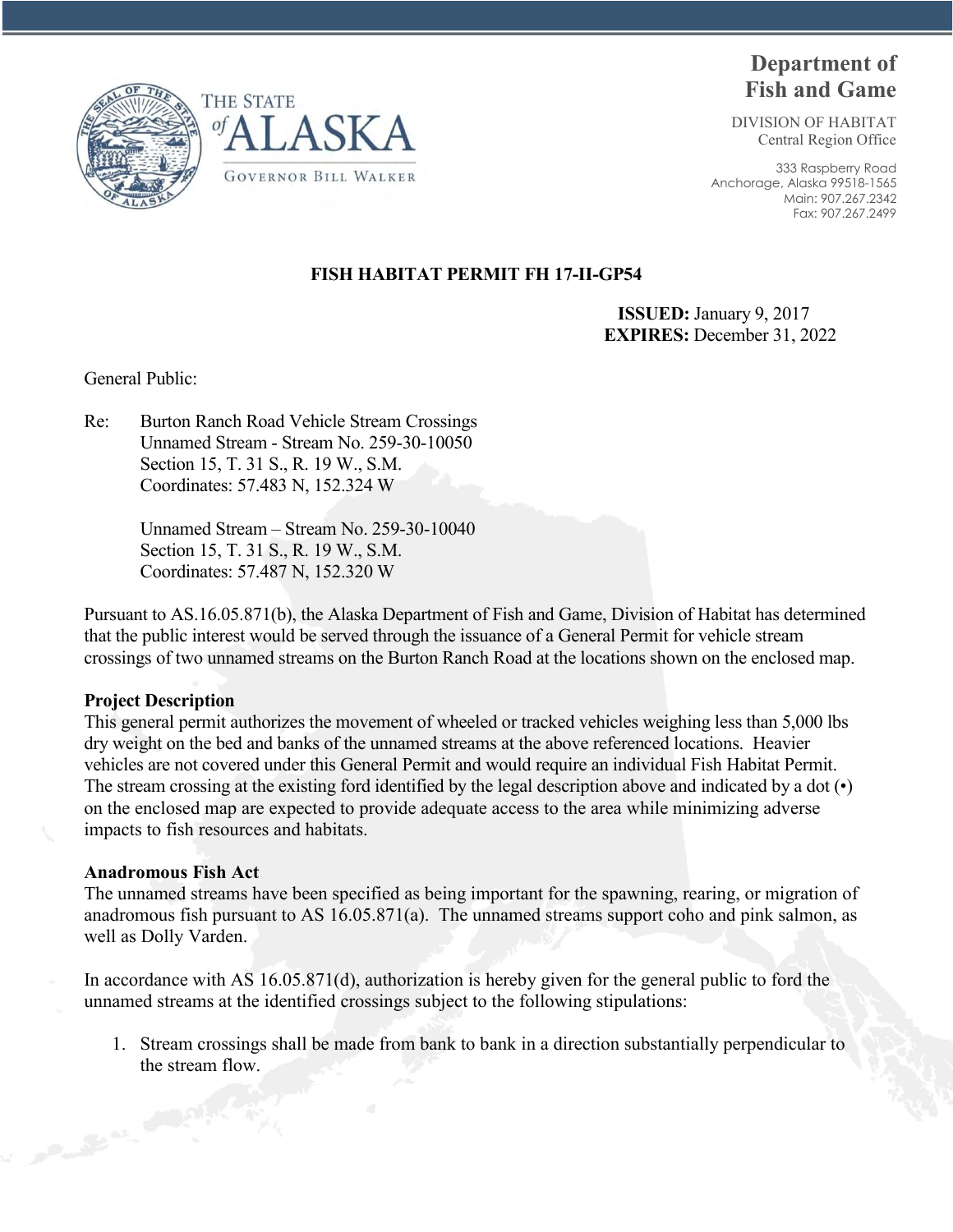- 2. Stream crossings shall be made only at locations with gradually sloping banks. There shall be no crossings at locations with sheer or cut banks.
- 3. Streambanks and streambeds shall not be altered or disturbed in any way to facilitate crossings.
- 4. Vehicles shall not be parked in open water. Parking below ordinary high water is authorized only on frozen surfaces or exposed gravel bars.
- 5. Vehicles shall not be refueled or serviced below ordinary high water. Vehicles leaking oil or other hazardous substances are prohibited from crossing the creek.
- 6. This permit must be retained onsite during stream crossings activities.

The vehicle owner and the operator, or the legal guardian of minor dependents, is responsible for the actions of persons who participate in the approved activity. For any activity that significantly deviates from this approval, the responsible party shall notify the Division of Habitat and obtain written approval in the form of an individual permit before beginning the activity. Any action taken that increases the scope of the activity or that negates, alters, or minimizes the intent or effectiveness of any stipulation contained in this general permit will be deemed a significant deviation from the approved activity. The final determination as to the significance of any deviation and the need for an individual permit is the responsibility of the Division of Habitat. Therefore, it is recommended that the Division of Habitat be consulted immediately when a deviation from the approved activity is being considered.

This letter constitutes a General Permit issued under the authority of AS 16.05.871. Please be advised that this determination applies only to activities regulated by the Division of Habitat; other agencies also may have jurisdiction under their respective authorities. This determination does not relieve you of your responsibility to secure other permits; state, federal, or local. You are still required to comply with all other applicable laws.

In addition to the penalties provided by law, this General Permit may be terminated or revoked for failure to comply with its provisions or failure to comply with applicable statutes and regulations. The department reserves the right to require mitigation measures to correct disruption to fish and game created by the project and which was a direct result of the failure to comply with this permit or any applicable law.

The recipient of this General Permit shall indemnify, save harmless, and defend the department, its agents, and its employees from any and all claims, actions, or liabilities for injuries or damages sustained by any person or property arising directly or indirectly from permitted activities or your performance under this General Permit. However, this provision has no effect if, and only if, the sole proximate cause of the injury is the department's negligence.

This permit decision may be appealed in accordance with the provisions of AS 44.62.330-630.

Any questions or concerns about this permit may be directed to Habitat Biologist Will Frost at 267-2813 or emailed to william.frost@alaska.gov.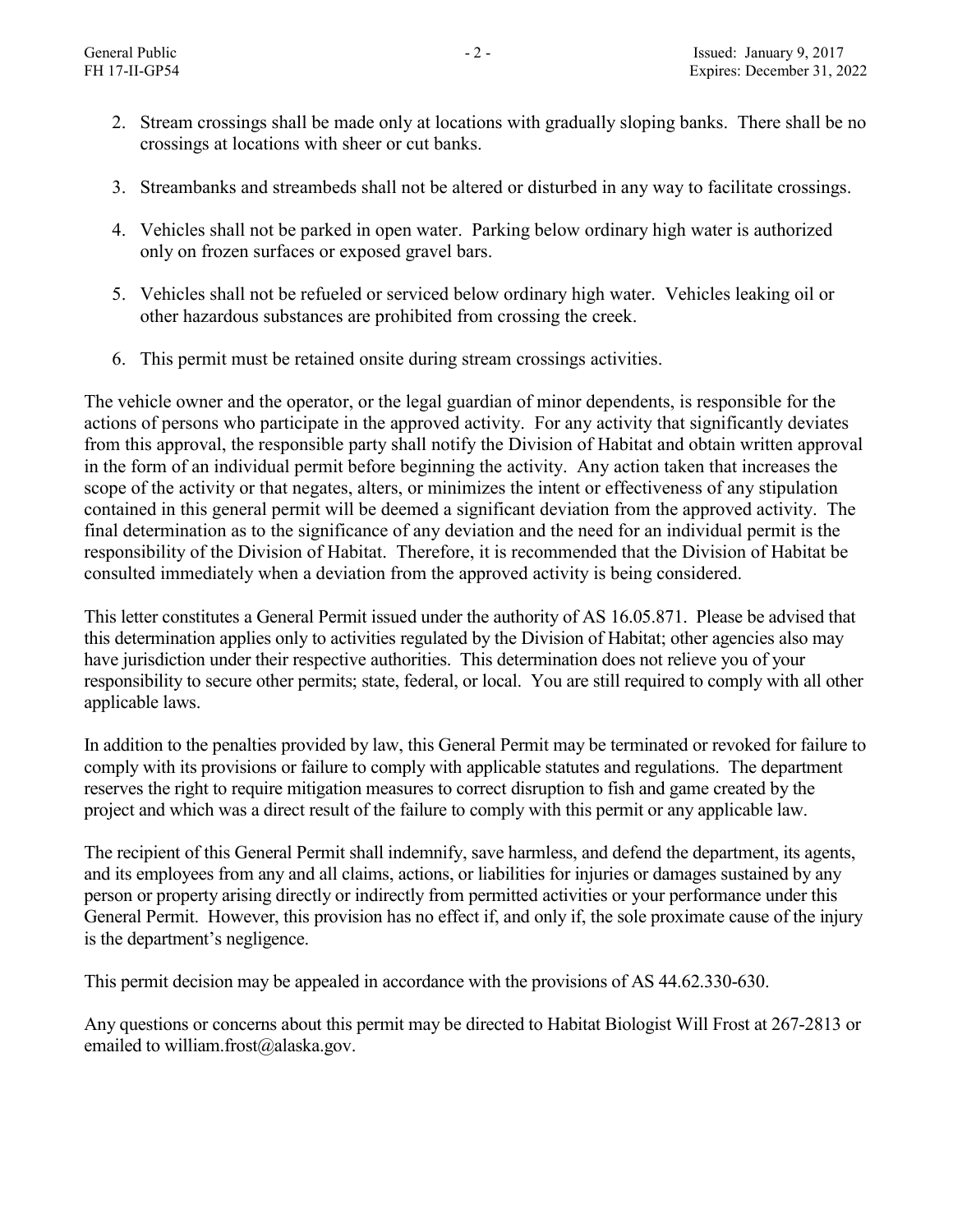Sincerely,

Sam Cotten, Commissioner

Mjormer

- By: Megan Marie Acting Regional Supervisor Central Region Office
- enc: Stream Crossing Map
- cc: AWT, Kodiak
- ecc: N. Svoboda, ADF&G FRP Coordinator, ADF&G T. Polum, ADF&G A. Ott, ADF&G S. Schrof, ADF&G J. Rypkema, ADEC C. Larson, ADNR D. Dvorak, KIB USACE, Regulatory Branch